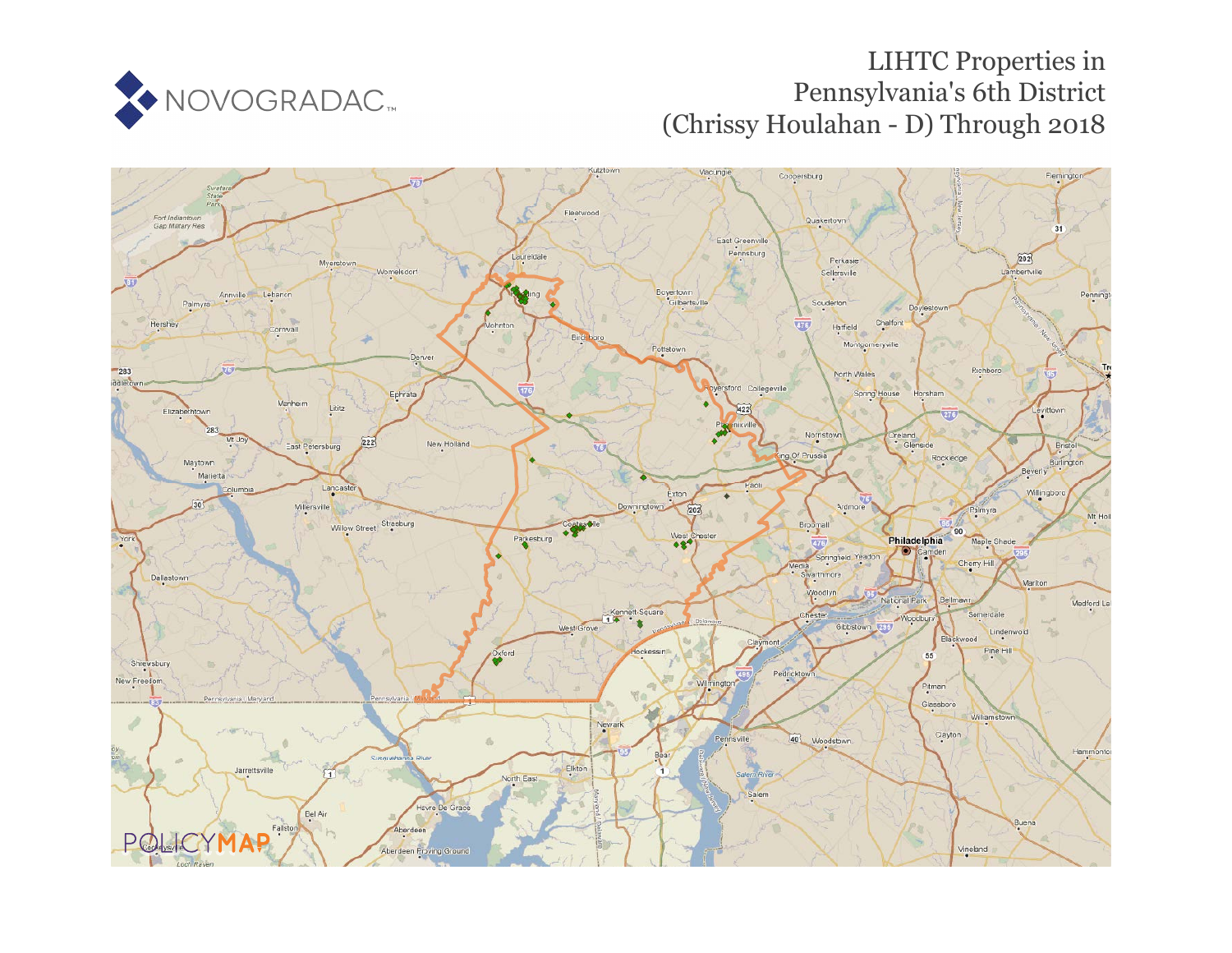| <b>Project Name</b>                    | <b>Address</b>                      | City                      | <b>State</b> | <b>Zip Code</b> | <b>Nonprofit</b><br><b>Sponsor</b> | <b>Allocation</b><br>Year | <b>Annual</b><br><b>Allocated</b><br><b>Amount</b> | <b>Year PIS</b> | <b>Construction Type</b>       | <b>Total</b><br><b>Units</b> | Low<br><b>Income</b><br><b>Units</b> | <b>Rent or</b><br><b>Income</b><br><b>Ceiling</b> | <b>Credit %</b>                             | <b>Bond</b> | <b>HUD Multi-Family</b><br>Tax-Exempt Financing/<br><b>Rental Assistance</b> |
|----------------------------------------|-------------------------------------|---------------------------|--------------|-----------------|------------------------------------|---------------------------|----------------------------------------------------|-----------------|--------------------------------|------------------------------|--------------------------------------|---------------------------------------------------|---------------------------------------------|-------------|------------------------------------------------------------------------------|
| 25 N SECOND AVE                        | 25 N SECOND<br>AVE                  | <b>COATESVILLE</b>        | PA           | 19320           | $\mathbf{N}\mathbf{o}$             | 1991                      | \$4,019                                            | 1991            | Acquisition and Rehab 6        |                              | $5\phantom{.0}$                      | 60% AMGI                                          | $30$ % present $\,$ No $\,$<br>value        |             |                                                                              |
| 252 FLEETWOOD ST                       | 252<br>FLEETWOOD ST COATESVILLE     |                           | PA           | 19320           | $\rm No$                           | 1991                      | \$2,020                                            | 1991            | Acquisition and Rehab 1        |                              | $\mathbf{1}$                         | 60% AMGI                                          | <b>Both 30%</b><br>and 70%<br>present value | No          |                                                                              |
| <b>BOOKBINDERY</b>                     | 150 N FOURTH<br>$\operatorname{ST}$ | <b>READING</b>            | PA           | 19601           | Yes                                | 1990                      | \$409,220                                          | 1991            | Acquisition and Rehab 41       |                              | 41                                   | 60% AMGI                                          | $30\,\%$ present $\,$ No value              |             |                                                                              |
| <b>HORIZON HOUSE I</b>                 | <b>1005 PARADISE</b><br>${\rm ST}$  | PHOENIXVILLE              | PA           | 19460           | No                                 | 1990                      | \$19,853                                           | 1991            | New Construction               | 10                           | 9                                    | 50% AMGI                                          | $30$ % present $\,$ No $\,$<br>value        |             |                                                                              |
| <b>HORIZON HOUSE II</b>                |                                     | 10 EMMETT ST PHOENIXVILLE | PA           | 19460           | No                                 | 1990                      | \$11,459                                           | 1991            | New Construction               | $\overline{5}$               | $5\phantom{.0}$                      | 50% AMGI                                          | $30$ % present $\,$ No $\,$<br>value        |             |                                                                              |
| PENNS COMMON<br>COURT                  | 1040 PENN ST                        | <b>READING</b>            | PA           | 19602           | Yes                                | 1990                      | \$225,832                                          | 1991            | New Construction               | 46                           | ${\bf 36}$                           | 60% AMGI                                          | $30$ % present $\,$ No $\,$<br>value        |             |                                                                              |
| <b>SECOND AVE</b>                      | 24 N SECOND<br>$\operatorname{AVE}$ | <b>COATESVILLE</b>        | PA           | 19320           | No                                 | 1990                      | \$15,251                                           | 1991            | <b>Acquisition and Rehab 5</b> |                              | $5\phantom{.0}$                      | 50% AMGI                                          | $30$ % present $\,$ No $\,$<br>value        |             |                                                                              |
| 202 W GREEN ST                         | 202 W GREEN ST READING              |                           | PA           | 19601           | No                                 | 1992                      | \$1,284                                            | 1992            | Acquisition and Rehab 1        |                              | 1                                    | 60% AMGI                                          | <b>Both 30%</b><br>and 70%<br>present value | No          |                                                                              |
| 241 PEARL ST                           | 241 PEARL ST                        | READING                   | PA           | 19602           | No                                 | 1992                      | \$655                                              | 1992            | Acquisition and Rehab 1        |                              | $\mathbf{1}$                         | 60% AMGI                                          | $30$ % present $\,$ No $\,$<br>value        |             |                                                                              |
| 408 S NINTH ST                         | 408 S NINTH ST READING              |                           | PA           | 19602           | No                                 | 1992                      | \$2,815                                            | 1992            | Acquisition and Rehab 3        |                              | $\mathbf{3}$                         | 60% AMGI                                          | $30$ % present $\,$ No $\,$<br>value        |             |                                                                              |
| WOODLAND PARKWAY<br><b>HOMES REV</b>   | 1 AMETHYST CT COATESVILLE           |                           | PA           | 19320           | Yes                                | 1999                      | \$404,384                                          | 2001            | New Construction               | 47                           | 47                                   | 60% AMGI                                          | $30$ % present $\,$ No $\,$<br>value        |             |                                                                              |
| WC OAK PLACE<br><b>HOUSING PROJECT</b> | 601<br>N PIKE                       | DOWNINGTOW WEST CHESTER   | PA           | 19380           | $\rm No$                           | 2000                      | \$299,137                                          | 2002            | Acquisition and Rehab 31       |                              | 31                                   | 60% AMGI                                          | $30$ % present $\,$ No value                |             |                                                                              |
| <b>CEDAR WOODS APTS</b>                | <b>700 CEDAR</b><br>WOODS CIR       | <b>KENNETT SQ</b>         | PA           | 19348           | No                                 | 2001                      | \$507,324                                          | 2003            | <b>New Construction</b>        | 76                           | 75                                   | 60% AMGI                                          | 30 % present $\hbox{~No}$<br>value          |             |                                                                              |

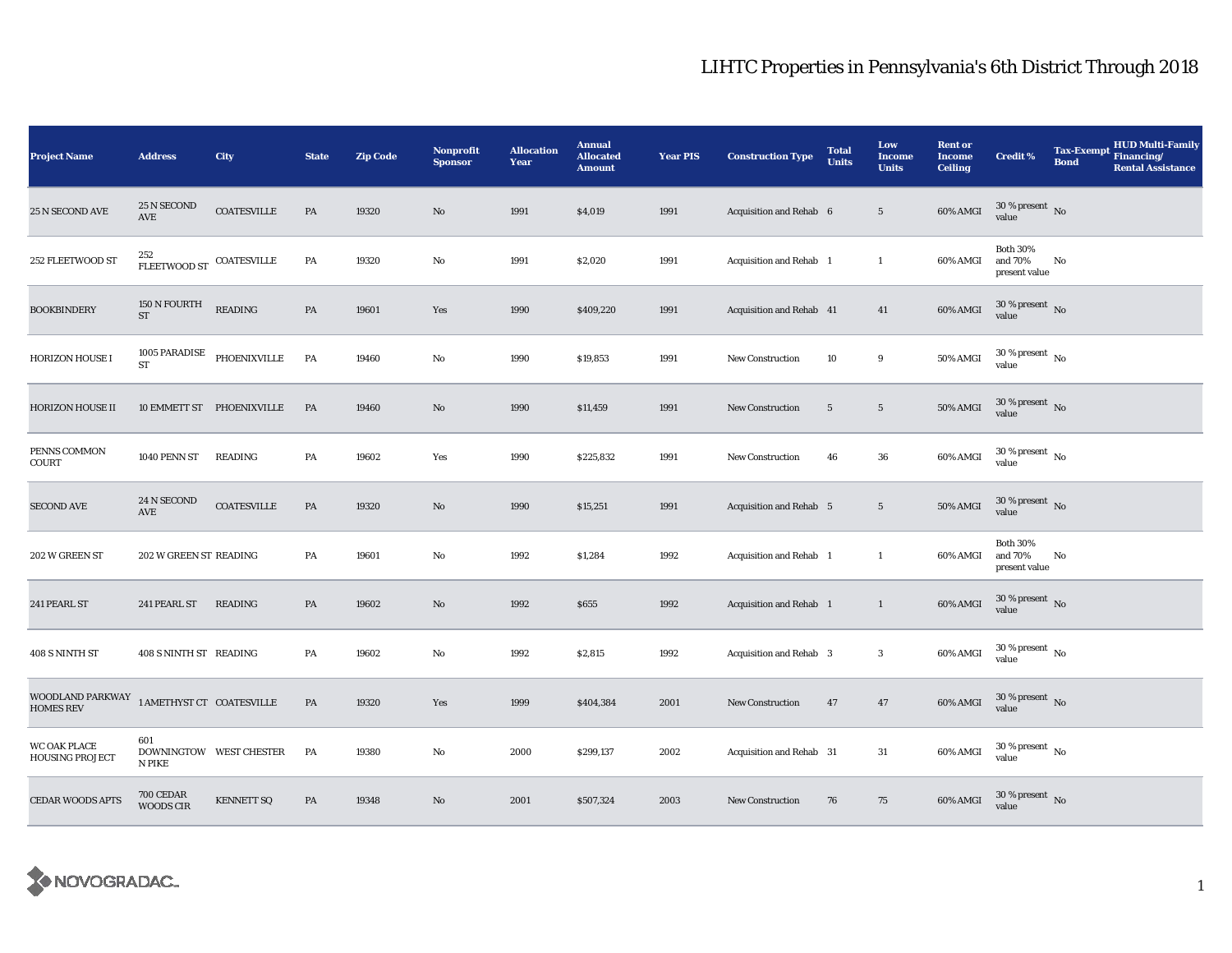| <b>Project Name</b>                          | <b>Address</b>                                  | City                      | <b>State</b>  | <b>Zip Code</b> | Nonprofit<br><b>Sponsor</b> | <b>Allocation</b><br>Year | <b>Annual</b><br><b>Allocated</b><br><b>Amount</b> | <b>Year PIS</b> | <b>Construction Type</b>        | <b>Total</b><br><b>Units</b> | Low<br><b>Income</b><br><b>Units</b> | <b>Rent or</b><br><b>Income</b><br><b>Ceiling</b> | <b>Credit %</b>                             | <b>Tax-Exempt</b><br><b>Bond</b> | <b>HUD Multi-Family</b><br>Financing/<br><b>Rental Assistance</b> |
|----------------------------------------------|-------------------------------------------------|---------------------------|---------------|-----------------|-----------------------------|---------------------------|----------------------------------------------------|-----------------|---------------------------------|------------------------------|--------------------------------------|---------------------------------------------------|---------------------------------------------|----------------------------------|-------------------------------------------------------------------|
| PENNS CROSSING                               | 1400W<br>WYOMISSING<br>CT                       | <b>READING</b>            | PA            | 19609           | No                          | 2001                      | \$352,318                                          | 2003            | <b>New Construction</b>         | 52                           | 51                                   | 60% AMGI                                          | $30\,\%$ present $\,$ No value              |                                  |                                                                   |
| FRENCH CREEK<br><b>MANOR</b>                 |                                                 | 501 MASON ST PHOENIXVILLE | PA            | 19460           | No                          | 2003                      | \$674,246                                          | 2004            | <b>New Construction</b>         | 70                           | 70                                   | 60% AMGI                                          | $30\,\%$ present $\,$ No $\,$<br>value      |                                  |                                                                   |
| COLLABORATIVE<br><b>TRANS HOUSING</b>        | 821 SCHUYLKILL $_{\rm READING}$<br>AVE          |                           | PA            | 19601           | Yes                         | 1991                      | \$99,605                                           | 1993            | New Construction                | 13                           | 13                                   | 60% AMGI                                          | $30$ % present $\,$ No $\,$<br>value        |                                  |                                                                   |
| <b>W C ATKINSON</b><br><b>PROJECT</b>        | 824 E<br><b>CHESTNUT ST</b>                     | <b>COATESVILLE</b>        | PA            | 19320           | Yes                         | 1992                      | \$115,998                                          | 1993            | Acquisition and Rehab 18        |                              | 18                                   | 60% AMGI                                          | 70 % present $\hbox{~No}$<br>value          |                                  |                                                                   |
| ABRAHAM LINCOLN COU112 N FIFTH ST READING    |                                                 |                           | PA            | 19601           | No                          | 1993                      | \$420,152                                          | 1994            | Acquisition and Rehab 52        |                              | $^{\rm 52}$                          | 60% AMGI                                          | $30$ % present $\,$ No $\,$<br>value        |                                  |                                                                   |
| <b>OXFORD PLACE</b>                          | 305 MARKET ST OXFORD                            |                           | PA            | 19363           | No                          | 1994                      | \$0                                                | 1994            | Acquisition and Rehab 22        |                              | 22                                   |                                                   | 70 % present $\hbox{~No}$<br>value          |                                  |                                                                   |
| <b>THIRD AVENUE APTS</b>                     | 32 N THIRD AVE COATESVILLE                      |                           | PA            | 19320           | No                          | 1994                      | \$0                                                | 1994            | <b>Acquisition and Rehab 12</b> |                              | 12                                   |                                                   | $70$ % present $\,$ No $\,$<br>value        |                                  |                                                                   |
| BREAKING NEW GROUN $^{103}_{\rm{AVE}}$       |                                                 | WEST CHESTER              | PA            | 19380           | Yes                         | 2003                      | \$191,857                                          | 2005            | New Construction                | 13                           | 13                                   | 60% AMGI                                          | $30$ % present $\,$ No $\,$<br>value        |                                  |                                                                   |
| ELMWOOD GARDEN API 100 HARLAN DR COATESVILLE |                                                 |                           | PA            | 19320           | No                          | 2005                      | \$713,896                                          | 2007            | <b>New Construction</b>         | 60                           | 60                                   | 60% AMGI                                          | <b>Both 30%</b><br>and 70%<br>present value | No                               |                                                                   |
| BRANDYWINE HEALTH 744 E LINCOLN<br>& HOUSING | <b>HWY</b>                                      | <b>COATESVILLE</b>        | PA            | 19320           | Yes                         | 2006                      | \$373,425                                          | 2008            | <b>New Construction</b>         | 24                           | 24                                   | 60% AMGI                                          | $70\,\%$ present $\,$ No value              |                                  |                                                                   |
| 210 FLEETWOOD ST                             | $210\ {\rm FLEETWOOD}$ COATESVILLE<br><b>ST</b> |                           | PA            | 19320           | No                          | 1989                      | \$1,933                                            | 1990            | Acquisition and Rehab 1         |                              | $\mathbf{1}$                         | 60% AMGI                                          | <b>Both 30%</b><br>and 70%<br>present value | No                               |                                                                   |
| 230 FLEETWOOD ST                             | 230<br>FLEETWOOD ST COATESVILLE                 |                           | $\mathbf{PA}$ | 19320           | No                          | 1989                      | \$2,147                                            | 1990            | <b>Acquisition and Rehab</b> 1  |                              | $\mathbf{1}$                         | 60% AMGI                                          | <b>Both 30%</b><br>and 70%<br>present value | No                               |                                                                   |
| 232 FLEETWOOD ST                             | 232<br>FLEETWOOD ST COATESVILLE                 |                           | PA            | 19320           | No                          | 1989                      | \$2,147                                            | 1990            | Acquisition and Rehab 1         |                              | $\mathbf{1}$                         | 60% AMGI                                          | <b>Both 30%</b><br>and 70%<br>present value | No                               |                                                                   |

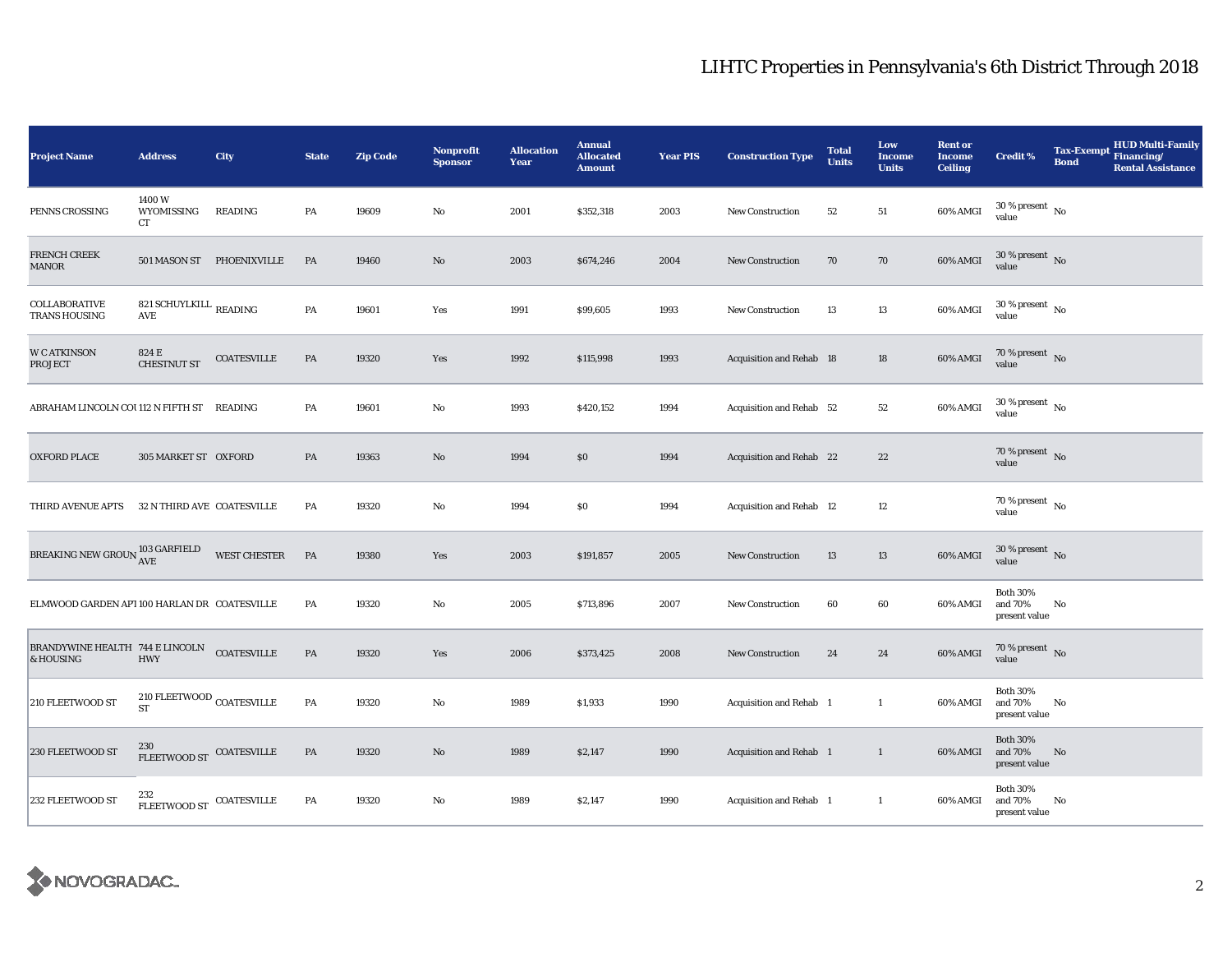| <b>Project Name</b>                                                       | <b>Address</b>                                             | City            | <b>State</b>  | <b>Zip Code</b> | <b>Nonprofit</b><br><b>Sponsor</b> | <b>Allocation</b><br>Year | <b>Annual</b><br><b>Allocated</b><br><b>Amount</b> | <b>Year PIS</b> | <b>Construction Type</b> | <b>Total</b><br><b>Units</b> | Low<br><b>Income</b><br><b>Units</b> | <b>Rent or</b><br><b>Income</b><br><b>Ceiling</b> | <b>Credit %</b>                             | <b>Tax-Exempt</b><br><b>Bond</b> | HUD Multi-Family<br>Financing/<br><b>Rental Assistance</b> |
|---------------------------------------------------------------------------|------------------------------------------------------------|-----------------|---------------|-----------------|------------------------------------|---------------------------|----------------------------------------------------|-----------------|--------------------------|------------------------------|--------------------------------------|---------------------------------------------------|---------------------------------------------|----------------------------------|------------------------------------------------------------|
| 238 FLEETWOOD ST                                                          | FLEETWOOD ST COATESVILLE                                   |                 | PA            | 19320           | $\mathbf{No}$                      | 1989                      | \$1,933                                            | 1990            | Acquisition and Rehab 1  |                              | $\mathbf{1}$                         | 60% AMGI                                          | <b>Both 30%</b><br>and 70%<br>present value | No                               |                                                            |
| 244 FLEETWOOD ST                                                          | 244<br>${\tt FLEETWOOD\ ST}$ COATESVILLE                   |                 | PA            | 19320           | No                                 | 1990                      | \$3,173                                            | 1990            | Acquisition and Rehab 1  |                              | $\mathbf{1}$                         | 60% AMGI                                          | $30\,\%$ present $\,$ No $\,$<br>value      |                                  |                                                            |
| BRIDGE & WALNUT APT: 444 BRIDGE ST PHOENIXVILLE                           |                                                            |                 | PA            | 19460           | $\mathbf{N}\mathbf{o}$             | 1990                      | \$15,530                                           | 1990            | Acquisition and Rehab 5  |                              | $\overline{4}$                       | 60% AMGI                                          | <b>Both 30%</b><br>and 70%<br>present value | No                               |                                                            |
| <b>GLENBROOK APTS</b>                                                     | 463 MAIN ST                                                | <b>ATGLEN</b>   | PA            | 19310           | $\rm No$                           | 1989                      | \$241,386                                          | 1990            | New Construction         | 35                           | $\bf 35$                             | 60% AMGI                                          | 70 % present $\hbox{~No}$<br>value          |                                  |                                                            |
| PARKESBURG SCHOOL                                                         | $360\, {\rm STRASBURG}$ PARKESBURG<br>$\operatorname{AVE}$ |                 | PA            | 19365           | Yes                                | 1994                      | \$238,419                                          | 1995            | Acquisition and Rehab 35 |                              | $35\,$                               | 60% AMGI                                          | <b>Both 30%</b><br>and 70%<br>present value | No                               |                                                            |
| <b>SIXTH WARD APTS</b>                                                    | 201 N THIRD ST READING                                     |                 | PA            | 19601           | Yes                                | 1994                      | \$105,460                                          | 1995            | Acquisition and Rehab 10 |                              | 10                                   | 60% AMGI                                          | $30$ % present $\,$ No $\,$<br>value        |                                  |                                                            |
| <b>ELM VIEW APTS</b>                                                      | <b>350 ELM ST</b>                                          | <b>READING</b>  | PA            | 19601           | $\mathbf{No}$                      | 1995                      | \$181,614                                          | 1996            | Acquisition and Rehab 32 |                              | $32\,$                               | 60% AMGI                                          | $30\,\%$ present $\,$ No value              |                                  |                                                            |
| JOHN F LUTZ APTS                                                          | 3559 ST<br>LAWRENCE AVE                                    | READING         | PA            | 19606           | No                                 | 1994                      | \$174,325                                          | 1996            | Acquisition and Rehab 39 |                              | 39                                   | 60% AMGI                                          | $30$ % present $\,$ No value                |                                  |                                                            |
| <b>LIBERTY HOUSE</b>                                                      | 100 LIBERTY<br>HOUSE LN                                    | PHOENIXVILLE    | PA            | 19460           | No                                 | 1995                      | \$356,039                                          | 1996            | Acquisition and Rehab 48 |                              | 48                                   | 60% AMGI                                          | $30$ % present $\,$ No value                |                                  |                                                            |
| <b>JEFFERSON PLACE</b>                                                    | 201 HIGH ST                                                | PHOENIXVILLE    | PA            | 19460           | $\rm No$                           | 1996                      | \$74,005                                           | 1997            | Acquisition and Rehab 25 |                              | 25                                   | 50% AMGI                                          | <b>Both 30%</b><br>and 70%<br>present value | No                               |                                                            |
| WESTMINSTER PLACE $\textcircled{e}\,^{\text{320\,W\,FIRST}}_{\text{AVE}}$ |                                                            | PARKESBURG      | PA            | 19365           | Yes                                | 2007                      | \$1,122,550                                        | 2009            | New Construction         | 72                           | 72                                   | 60% AMGI                                          | $70$ % present $\,$ No $\,$<br>value        |                                  |                                                            |
| ROYMAR HALL APTS                                                          | $1128$ E LINCOLN $\,$ COATESVILLE HWY                      |                 | $\mathbf{PA}$ | 19320           | Yes                                | 2010                      | \$1,000                                            | 2010            | Not Indicated            | 24                           | 24                                   | 60% AMGI                                          | $70\,\%$ present $\,$ No value              |                                  |                                                            |
| <b>HOPEWELL VILLAGE</b>                                                   | 58 E MAIN ST                                               | <b>ELVERSON</b> | PA            | 19520           | No                                 | 2011                      | \$1,671,182                                        | 2011            | New Construction         | 71                           | 71                                   | 60% AMGI                                          | $70\,\%$ present $\,$ No value              |                                  |                                                            |

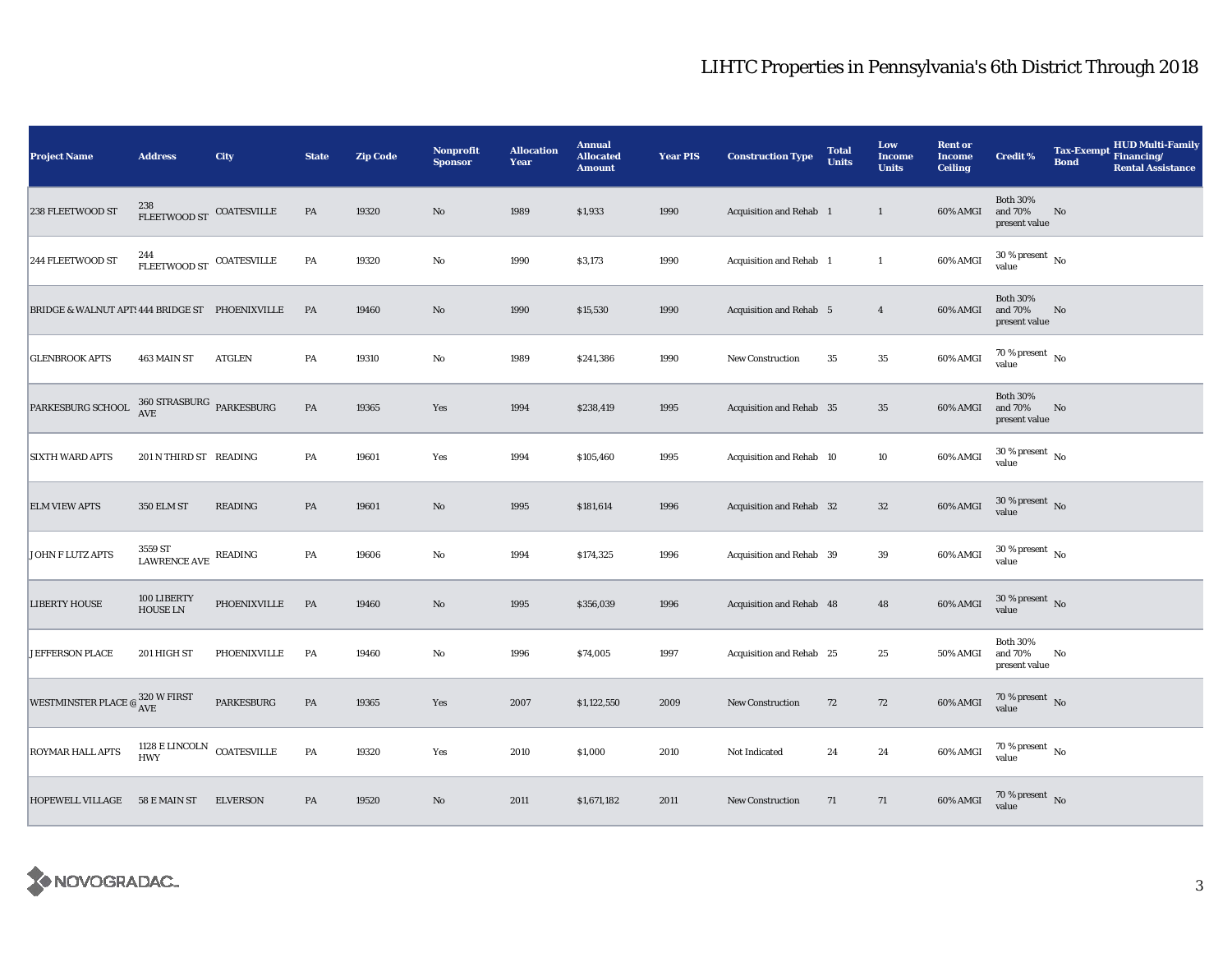| <b>Project Name</b>                                | <b>Address</b>                            | City                                   | <b>State</b>  | <b>Zip Code</b> | <b>Nonprofit</b><br><b>Sponsor</b> | <b>Allocation</b><br>Year | <b>Annual</b><br><b>Allocated</b><br><b>Amount</b> | <b>Year PIS</b> | <b>Construction Type</b> | <b>Total</b><br><b>Units</b> | Low<br><b>Income</b><br><b>Units</b> | <b>Rent or</b><br><b>Income</b><br><b>Ceiling</b> | <b>Credit %</b>                             | <b>Bond</b> | <b>HUD Multi-Family</b><br>Tax-Exempt Financing/<br><b>Rental Assistance</b> |
|----------------------------------------------------|-------------------------------------------|----------------------------------------|---------------|-----------------|------------------------------------|---------------------------|----------------------------------------------------|-----------------|--------------------------|------------------------------|--------------------------------------|---------------------------------------------------|---------------------------------------------|-------------|------------------------------------------------------------------------------|
| <b>EAGLEVIEW II</b>                                | 689 RICE BLVD EXTON                       |                                        | PA            | 19341           | $\mathbf{No}$                      | 2012                      | \$1,166,209                                        | 2012            | <b>New Construction</b>  | 50                           | 50                                   | 60% AMGI                                          | $70\,\%$ present $\,$ No value              |             | No                                                                           |
| <b>FAIRVIEW VILLAGE</b>                            | <b>FAIRVIEW &amp;</b><br><b>GRANT STS</b> | PHOENIXVILLE                           | PA            | 19460-3003      | No                                 | 2014                      | \$721,917                                          | 2013            | <b>New Construction</b>  | 36                           | 36                                   | 60% AMGI                                          | 70 % present $\,$ No $\,$<br>value          |             | No                                                                           |
| <b>LIMESTONE RIDGE I</b>                           | STEWARTS LN                               | KENNETT SQUARE PA                      |               | 19348-2407      | No                                 | 2015                      | \$1,203,007                                        | 2014            | <b>New Construction</b>  | 55                           | 55                                   | 60% AMGI                                          | $70\,\%$ present $\,$ No value              |             | No                                                                           |
| <b>GRANITE RIDGE II</b>                            | MULTIPLE<br><b>ADDRESSES</b>              | KENNETT SQUARE PA                      |               | 19348-2409      | $\mathbf{N}\mathbf{o}$             | 2016                      | \$1,163,012                                        | 2015            | New Construction         | 56                           | 56                                   | 60% AMGI                                          | Not<br>Indicated                            | No          | No                                                                           |
| MARKET SQUARE APARI 801 PENN ST                    |                                           | <b>READING</b>                         | PA            | 19601-3673      | Yes                                | 2016                      | \$359,479                                          | 2015            | Acquisition and Rehab 38 |                              | 38                                   | 60% AMGI                                          | $70\,\%$ present $\,$ No $\,$<br>value      |             | No                                                                           |
| <b>WHITEHALL ACRES</b>                             | 134 WHITEHALL OXFORD<br><b>WAY</b>        |                                        | $\mathbf{PA}$ | 19363-1795      | $\mathbf{No}$                      | 2018                      | \$696,139                                          | 2015            | Acquisition and Rehab 64 |                              | 62                                   | 60% AMGI                                          | 70 % present<br>value                       |             | $\rm No$                                                                     |
| HOMES AT RIVERSIDE                                 | 1001 WEISER<br><b>STREET</b>              | READING                                | PA            | 19601-0000      | No                                 | 2018                      | \$705,044                                          | 2016            | <b>New Construction</b>  | 47                           | 46                                   | 60% AMGI                                          | Not<br>Indicated                            |             | No                                                                           |
| WHITEHALL (THE)                                    | 3795<br>SCHUYLKILL RD SPRING CITY         |                                        | PA            | 19475-1562      | Yes                                | 2019                      | \$1,042,231                                        | 2017            | <b>New Construction</b>  | 49                           | 49                                   | 60% AMGI                                          | Not<br>Indicated                            |             | No                                                                           |
| DENNY TAG BUILDING                                 |                                           | $30$ W BARNARD WEST CHESTER ${\rm ST}$ | PA            | 19382           | No                                 | 1996                      | \$358,619                                          | 1999            | Acquisition and Rehab 63 |                              | $\bf{63}$                            | 60% AMGI                                          | $70\,\%$ present $\,$ No value              |             |                                                                              |
| EAGLEVIEW SENIOR APT $_{CT}^{549}$ DICKINSON EXTON |                                           |                                        | PA            | 19341           | $\mathbf{N}\mathbf{o}$             | 1997                      | \$361,906                                          | 1999            | <b>New Construction</b>  | 49                           | 49                                   | 60% AMGI                                          | $30\,\%$ present $\,$ No value              |             |                                                                              |
| EMMA LAZARUS PLACE MUHLENBERG                      | 921<br>ST                                 | READING                                | PA            | 19602           | Yes                                | 1997                      | \$91,054                                           | 1999            | <b>New Construction</b>  | 10                           | 10                                   | 60% AMGI                                          | $70$ % present $\,$ No $\,$<br>value        |             |                                                                              |
| HONEY BROOK SCHOOL HORSESHOE                       | 3960<br>PIKE                              | <b>HONEY BROOK</b>                     | PA            | 19344           | $\mathbf{N}\mathbf{o}$             | 1997                      | \$261,330                                          | 1999            | Acquisition and Rehab 33 |                              | 33                                   | <b>50% AMGI</b>                                   | <b>Both 30%</b><br>and 70%<br>present value | No          |                                                                              |
| <b>OXFORD VILLAGE</b>                              | 1101 LAUREN LN OXFORD                     |                                        | PA            | 19363           | No                                 | 1998                      | \$405,268                                          | 1999            | New Construction         | 50                           | 50                                   | 60% AMGI                                          | $30\,\%$ present $_{\, \rm No}$<br>value    |             |                                                                              |

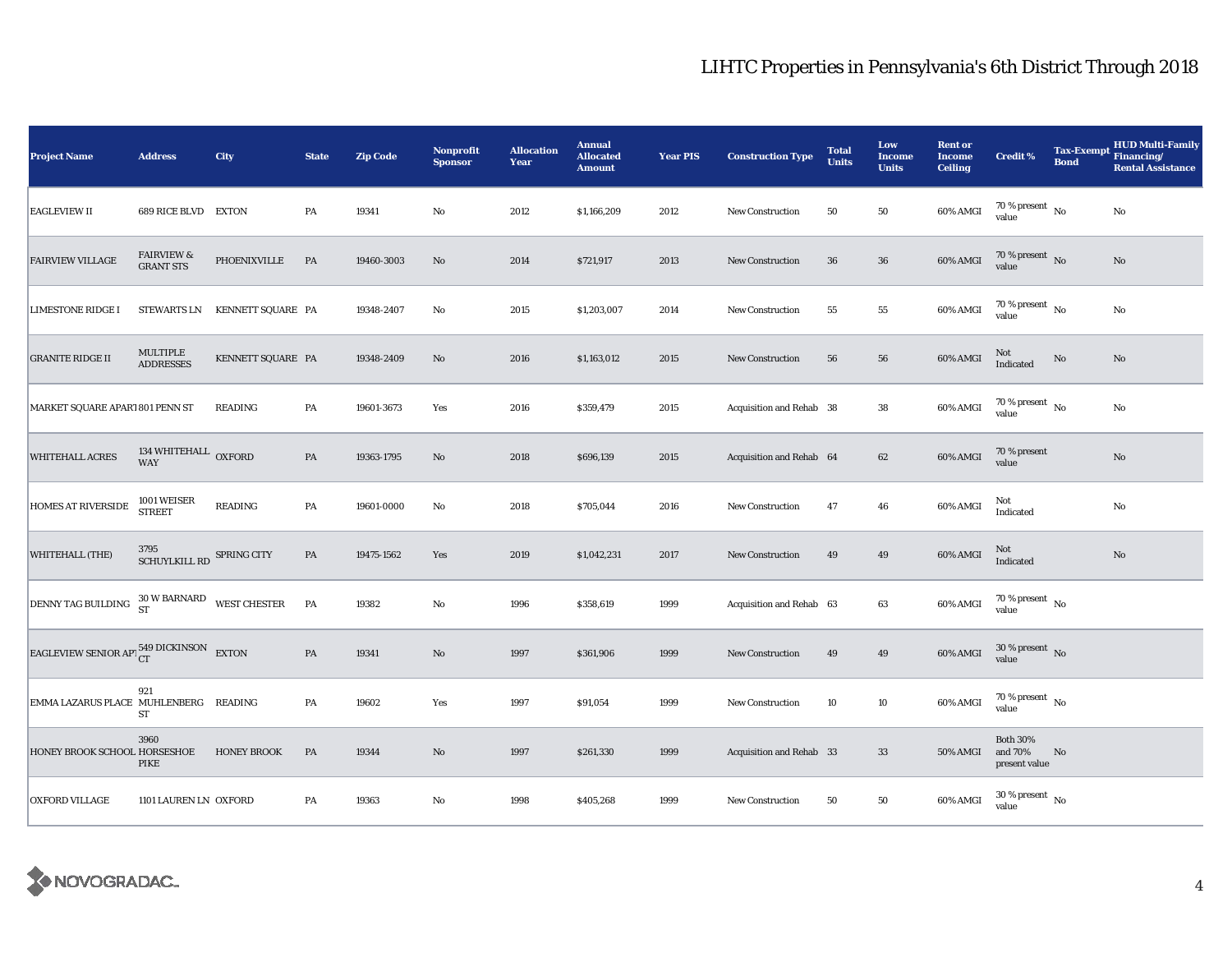| <b>Project Name</b>                                                                                                                            | <b>Address</b>        | City                           | <b>State</b> | <b>Zip Code</b> | Nonprofit<br><b>Sponsor</b> | <b>Allocation</b><br>Year | <b>Annual</b><br><b>Allocated</b><br><b>Amount</b> | <b>Year PIS</b>      | <b>Construction Type</b> | <b>Total</b><br><b>Units</b> | Low<br><b>Income</b><br><b>Units</b> | <b>Rent or</b><br><b>Income</b><br><b>Ceiling</b> | <b>Credit %</b>                             | <b>Tax-Exempt</b><br><b>Bond</b> | HUD Multi-Family<br>Financing/<br><b>Rental Assistance</b> |
|------------------------------------------------------------------------------------------------------------------------------------------------|-----------------------|--------------------------------|--------------|-----------------|-----------------------------|---------------------------|----------------------------------------------------|----------------------|--------------------------|------------------------------|--------------------------------------|---------------------------------------------------|---------------------------------------------|----------------------------------|------------------------------------------------------------|
| SECOND AVENUE REVIT <sup>20</sup> N SECOND                                                                                                     |                       | <b>COATESVILLE</b>             | PA           | 19320           | Yes                         | 1996                      | \$456,274                                          | 1999                 | <b>New Construction</b>  | 62                           | 62                                   | 60% AMGI                                          | <b>Both 30%</b><br>and 70%<br>present value | No                               |                                                            |
| <b>SUNSHINE HOMES</b>                                                                                                                          |                       | <b>READING</b>                 | PA           | 19601           | Yes                         | 1997                      | \$91,591                                           | 1999                 | <b>New Construction</b>  | 10                           | 10                                   | 60% AMGI                                          | $30\,\%$ present $\,$ No $\,$<br>value      |                                  |                                                            |
| <b>WYOMISSING CLUB</b>                                                                                                                         | 501 WALNUT ST READING |                                | PA           | 19601           | Yes                         | 1998                      | \$427,665                                          | 1999                 | Acquisition and Rehab 58 |                              | 58                                   | 60% AMGI                                          | $30\,\%$ present $\,$ No value              |                                  |                                                            |
| <b>1ST TIME HOMEBUYERS</b>                                                                                                                     |                       | <b>COATESVILLE</b>             | PA           | 19320           | $\rm No$                    | 1997                      | \$81,795                                           | 1999                 | Acquisition and Rehab 15 |                              | 15                                   | <b>50% AMGI</b>                                   | <b>Both 30%</b><br>and 70%<br>present value | No                               |                                                            |
| <b>CENTURY HALL APTS</b>                                                                                                                       | 831 WALNUT ST READING |                                | PA           | 19601           | Yes                         | 1999                      | \$114,442                                          | 2001                 | Acquisition and Rehab 15 |                              | 15                                   | 60% AMGI                                          | $30\,\%$ present $\,$ No value              |                                  |                                                            |
| GOGGLE WORKS APTS SECOND 101                                                                                                                   | 100 110 N<br>PEAR ST  | <b>READING</b>                 | PA           | 19601           |                             | Insufficient<br>Data      | $\$0$                                              | Insufficient<br>Data | Not Indicated            | 17                           | $\bf{0}$                             |                                                   | Not<br>Indicated                            |                                  |                                                            |
| HICKMAN EXPANSION                                                                                                                              |                       | $326$ N WALNUT WEST CHESTER ST | PA           | 19380           |                             | Insufficient<br>Data      | $\$0$                                              | Insufficient<br>Data | Not Indicated            | 60                           | $\bf{0}$                             |                                                   | Not<br>Indicated                            |                                  |                                                            |
| JAMESTOWN VILLAGE LACKAWANNA READING                                                                                                           | 300<br>${\rm ST}$     |                                | PA           | 19601           |                             | 2004                      | $\$0$                                              | Insufficient<br>Data | Not Indicated            | 272                          | $\bf{0}$                             |                                                   | Not<br>Indicated                            |                                  |                                                            |
| $\begin{array}{lll} \textbf{OAK STREET REPLACEM} \begin{tabular}{ll} 330 \textbf{ E LINCOLN} & \textbf{COATESVILLE} \end{tabular} \end{array}$ |                       |                                | PA           | 19320           |                             | Insufficient<br>Data      | $\$0$                                              | Insufficient<br>Data | Not Indicated            | 66                           | $\bf{0}$                             |                                                   | Not<br>Indicated                            |                                  |                                                            |
| OAKSHIRE SENIOR APTS LACKAWANNA READING                                                                                                        | 350<br>ST             |                                | PA           | 19601           |                             | Insufficient<br>Data      | $\$0$                                              | Insufficient<br>Data | Not Indicated            | 90                           | $\bf{0}$                             |                                                   | Not<br>Indicated                            |                                  |                                                            |
| WEST END HOUSING DE 1 W SIXTH AVE COATESVILLE                                                                                                  |                       |                                | PA           | 19320           | $\rm No$                    | 1987                      | \$1,040                                            | 1987                 | Acquisition and Rehab 8  |                              | $\bf8$                               | 60% AMGI                                          | 30 % present No<br>value                    |                                  |                                                            |
| 175 W KING ST                                                                                                                                  | 175 W KING ST MALVERN |                                | PA           | 19355           | $\mathbf{No}$               | 1988                      | \$1,491                                            | 1988                 | Acquisition and Rehab 1  |                              | $\mathbf{1}$                         | 60% AMGI                                          | $30\,\%$ present $\,$ No value              |                                  |                                                            |
| 376-380 BRIDGE ST                                                                                                                              |                       | 376 BRIDGE ST PHOENIXVILLE     | <b>PA</b>    | 19460           | $\rm No$                    | 1988                      | \$3,451                                            | 1988                 | Acquisition and Rehab 3  |                              | $\mathbf{3}$                         | 60% AMGI                                          | $30\,\%$ present $\,$ No value              |                                  |                                                            |